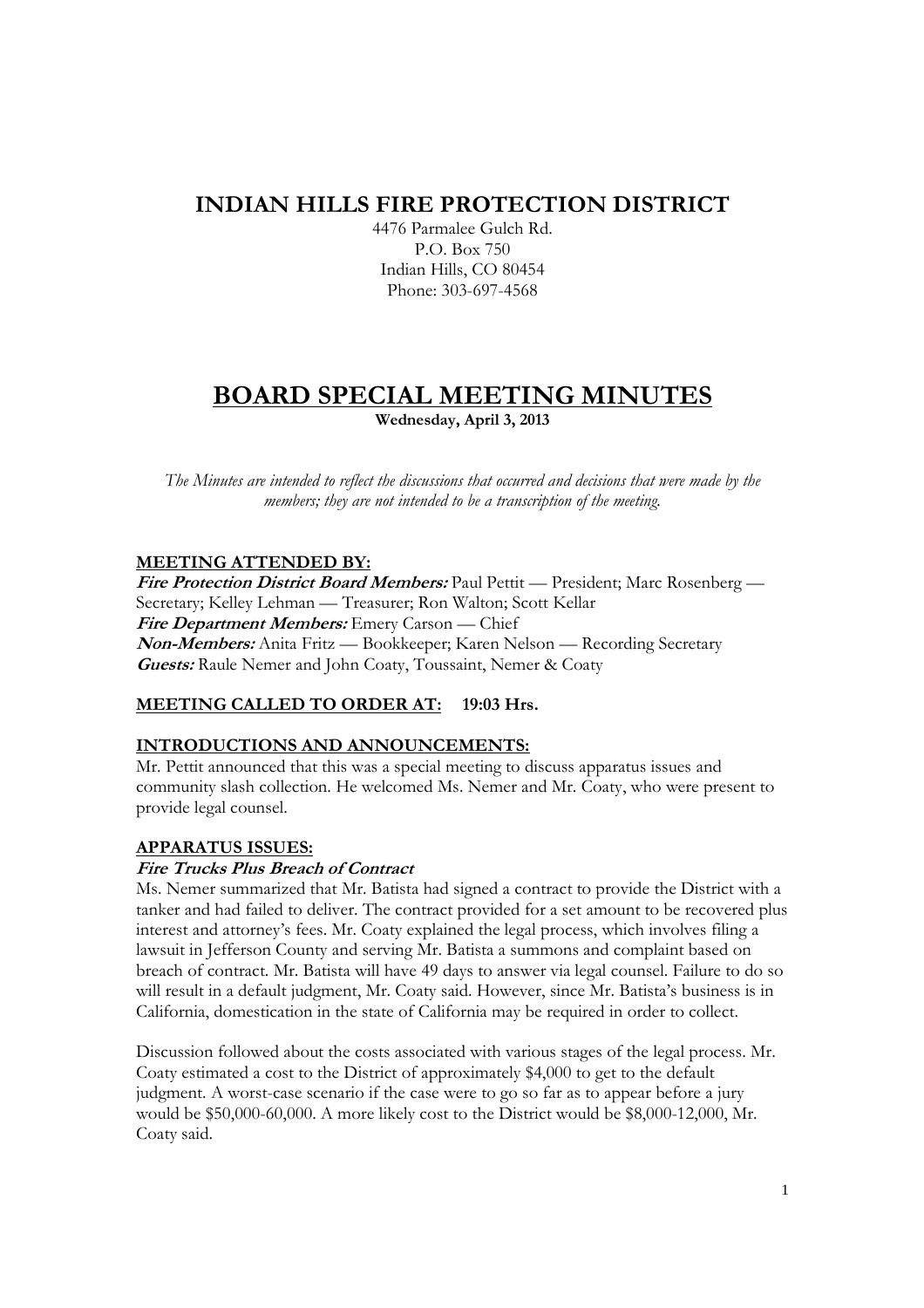Conversation moved to the potential criminality of Mr. Batista's acts. Ms. Nemer said that the matter was more likely civil, although Mr. Batista's criminal background and the possibility of other "victims" could be investigated. Discussion of Mr. Batista's possible assets followed. Ms. Nemer pointed out that if he has limited assets, a settlement may be in order. After lengthy conversation about the costs vs. benefits of filing suit, it was agreed that an asset search would be performed on Mr. Batista to help guide the District in legal decisions. Ms. Nemer stated that she would get bids for the asset search. Mr. Carson agreed to put a paper trail together to help Mr. Coaty prepare suit.

Mr. Kellar made a *motion* to authorize Toussaint, Nemer & Coaty to file a lawsuit against Fire Trucks Plus. Mr. Rosenberg seconded the motion, which passed unanimously.

Ms. Nemer explained that if the defendant answers the summons and complaint, there is a process that must be followed, including a series of disclosures. She said that the activities the Board sees from her firm may not always appear of benefit, but she explained that they are necessary.

Brief discussion followed on whether the budget needs to be amended to address legal costs. Ms. Nemer reminded that amendment is done only at the end of the year. It was agreed that the budget could be discussed at the next month's Board meeting.

#### **Chassis Decision**

Mr. Carson distributed a handout showing price comparisons on the chassis. Starting over and building a 2014 Mack chassis would cost roughly \$6,200 more than purchasing the already completed 2012 Mack chassis from TEC. Mr. Carson confirmed that the chassis at TEC is to spec except for one irrelevant feature and that a full warranty would be included. Shipping the completed chassis would cost approximately \$3,000, Mr. Carson added. After discussion, all agreed that purchasing the completed chassis from TEC was the best decision and would save the District some six months of build time.

Mr. Carson noted that he had sent tank and body specs to four different manufacturers and expected to have quotes back by mid-April. He estimated that the cost to finish the truck would be around \$90,000, with a timeline of two months to order materials plus six weeks to build once supplies are received.

Discussion followed about how to finance the chassis. Ms. Fritz suggested a lease agreement through Wells Fargo. Lengthy conversation followed about Wells Fargo options as well as other financing possibilities, with Ms. Fritz and Ms. Nemer providing guidance on the process. It was agreed that the District would notify TEC that it intended to purchase the chassis pending financing.

Mr. Walton made a *motion* to purchase the chassis from TEC contingent upon preliminary financial approval. Mr. Kellar seconded the motion, which passed unanimously.

#### **COMMUNITY SLASH COLLECTION:**

Conversation began with a discussion regarding liability issues and insurance options regarding slash collection. Ms. Nemer clarified that the District volunteers are already